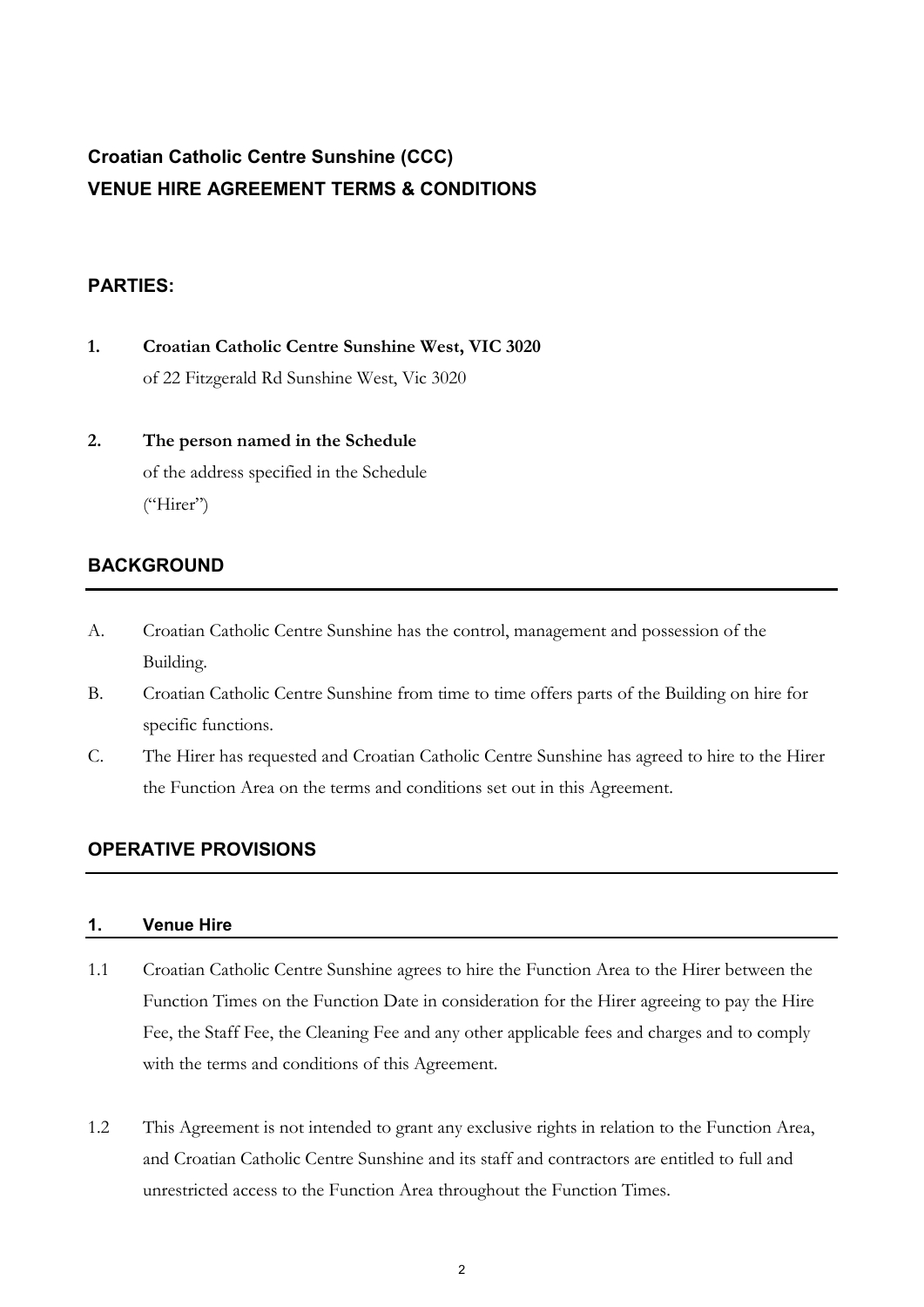2.3 This Agreement relates only to premises, and does not include any plant, equipment, installations or fixtures.

#### **2. Hire Fee**

- 2.1 The Hirer must pay the Hire Fee to Croatian Catholic Centre Sunshine as follows:
	- (a) a deposit of half of the Hire Fee within 7 Business Days after the date of this agreement;
	- (b) the balance of the Hire Fee at least 7 Business Days before the Function Date.
- 2.2 The Hirer's booking will be confirmed only upon receipt by Croatian Catholic Centre Sunshine of the deposit.
- 2.3 Croatian Catholic Centre Sunshine may change the Hire Fee at its discretion if the Hirer's proposed Function Date or Function Times or any other specifications change.
- 2.4 The Hirer must pay the Staff Fee, Cleaning Fee, any Liquidated Damages, and any other amounts owing, to Croatian Catholic Centre Sunshine within 30 days after receipt of an invoice from Croatian Catholic Centre Sunshine for those charges.

# **3. Cancellation of Bookings**

- 3.1 The Hirer may cancel a Confirmed Booking at any time by written notice to Croatian Catholic Centre Sunshine, in which case Croatian Catholic Centre Sunshine may deduct from the deposit a cancellation fee of:
	- (a) one quarter of the Hire Fee, if written notice of the cancellation is received by Croatian Catholic Centre Sunshine at least 30 days before the Function Date; or
	- (b) Half of the Hire Fee, if written notice of the cancellation is not received by Croatian Catholic Centre Sunshine at least 30 days before the Function Date.

Croatian Catholic Centre Sunshine must refund to the Hirer the balance of the deposit (if any) after deduction of the cancellation fee. If the deposit is insufficient to cover the cancellation fee, then the balance is a debt due and payable by the Hire to Croatian Catholic Centre Sunshine immediately upon cancellation.

3.2 Croatian Catholic Centre Sunshine may cancel a Confirmed Booking at any time if, in Croatian Catholic Centre Sunshine reasonable opinion, an event has occurred causing the Function Area or Building to be unsafe or inappropriate to hold the Function. If that occurs and, in Croatian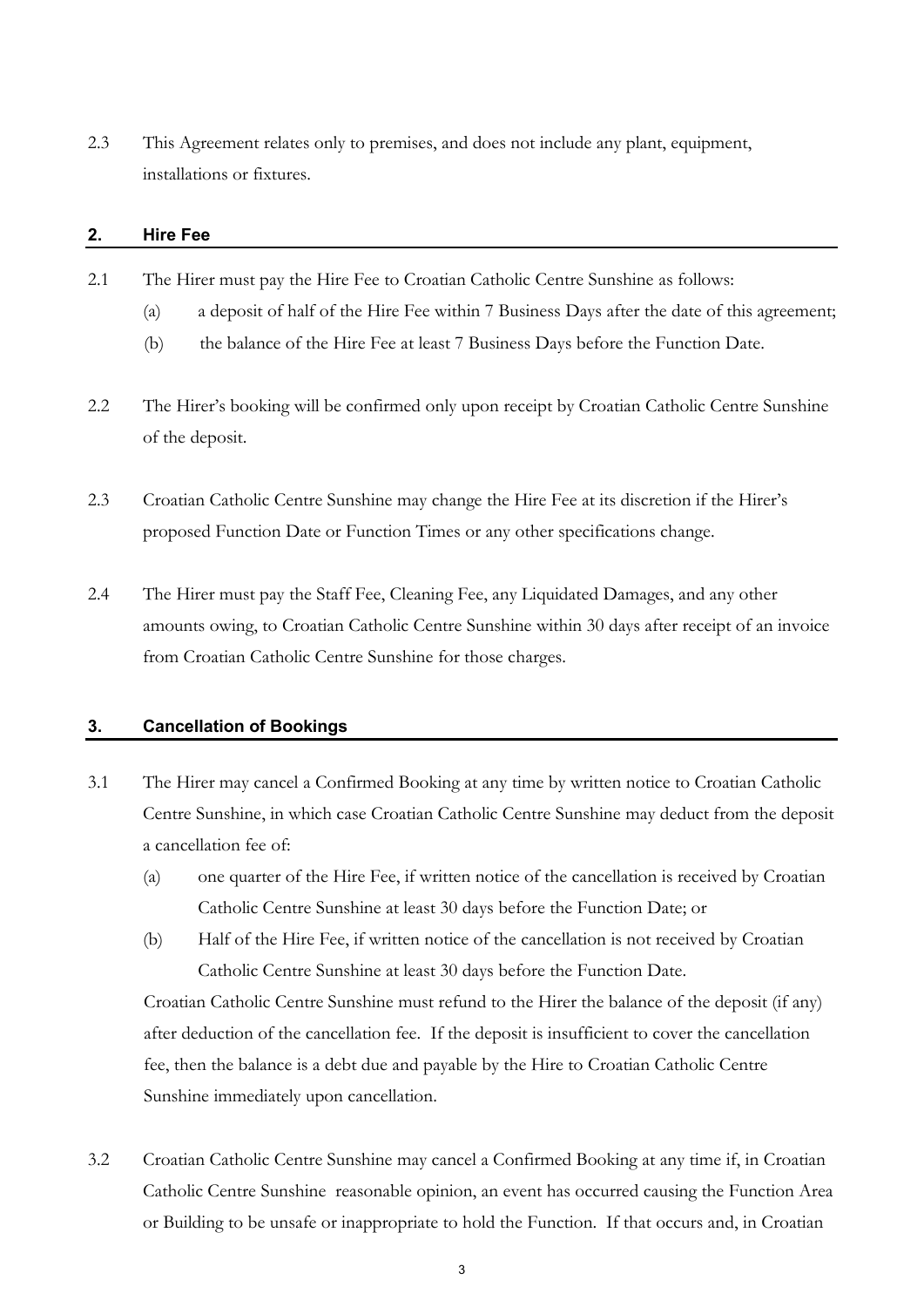Catholic Centre Sunshine reasonable opinion, the Hirer is not in any way responsible for the cancellation, then Croatian Catholic Centre Sunshine must refund the Deposit in full.

# **4. Hirer's Obligations**

- 4.1 The Hirer must not, and must take active steps to ensure that none of its staff, contractors or guests, do any of the following:
	- (a) damage or attempt to damage any part of the Building or its installations, fittings or fixtures;
	- (b) damage, touch, lean against, sit on, move, cover, obscure or endanger any artworks, heritage items or displays in the Building;
	- (c) attach any sign, decoration or other item to any part of the Building;
	- (d) interfere with or alter any of the electrical, security, lighting or sound systems in the Building;
	- (e) invite or permit into the Building more than the expected number of guests specified in the Schedule;
	- (f) enter areas of the Building other than the Function Area, except for the areas designated by the CCC as the route for entry to and exit from the Function Area or for use of toilet facilities;
	- (g) cause any nuisance to neighbours or other users of the Building;
	- (h) create excessive noise or vibration in any part of the Building;
	- (i) bring into the Building any flammable materials, or light or maintain a naked flame except in a manner approved in writing by CCC
	- (j) take or consume any food or drink outside the Function Area, except into any areas of the Building specifically designated by CCC for that purpose;
	- (k) smoke anywhere inside the Building;
	- (l) use the Function Area or the Building for any purpose except the Function as described in the Schedule;
	- (m) do, say or display anything defamatory, offensive or of a pornographic nature.

#### 4.2 The Hirer must:

(a) ensure that the Event Manager is present and in control of the Function at all times and at least one hour before the Function commences;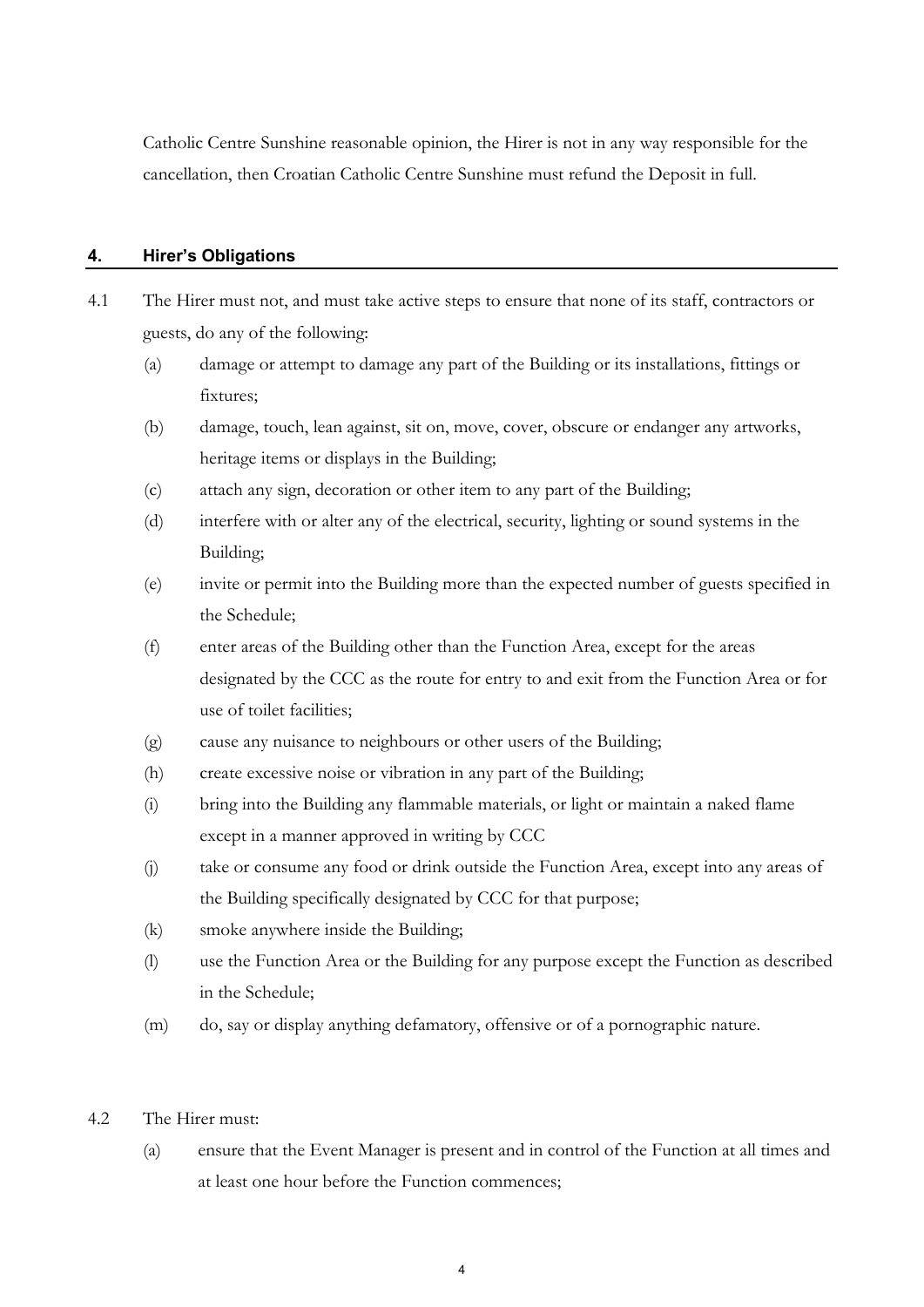- (b) engage and have at the Function sufficient staff to manage guests and ensure that the Building and all artworks, displays, fittings and fixtures are properly protected.
- 4.3 The Hirer must comply with all laws, regulations and by-laws and government or regulatory orders applying to the Function and the Function Area. The Hirer must comply with any Occupation Health and Safety laws applying to its workers.
- 4.4 The Hirer is responsible for any advertising of the Function, but must first obtain CCC written approval of the proposed content, format and manner of the advertising.
- 4.5 The Hirer must:
	- (a) vacate the Function Area by the end of the Function Times;
	- (b) promptly remove any goods or materials brought into the Function Area by or on behalf of the Hirer; and
	- (c) leave the Function Area in a thoroughly clean and tidy condition.
- 4.6 All sound, electrical and lighting requirements, signs, banners and decorations connected with the Function must be approved by CCC before the Function and may be subject of a further charge.
- 4.7 The Hirer must comply with all directions of CCC management and staff whilst in the Building.
- 4.8 All deliveries for the Function must be arranged with and approved by CCC prior to delivery.

# **5. Food and Liquor**

- 5.1 CCC is a liquor licenced venue therefore any liquor supply and sales will be provided by CCC.
- 5.2 The Hirer must only supply food in the Building if it is brought into the Function Area by a caterer who is registered pursuant to the *Food Act 1984*, and whose staff has appropriate food handling qualifications. CCC licenced food supervisor will make sure that the above is taken care of.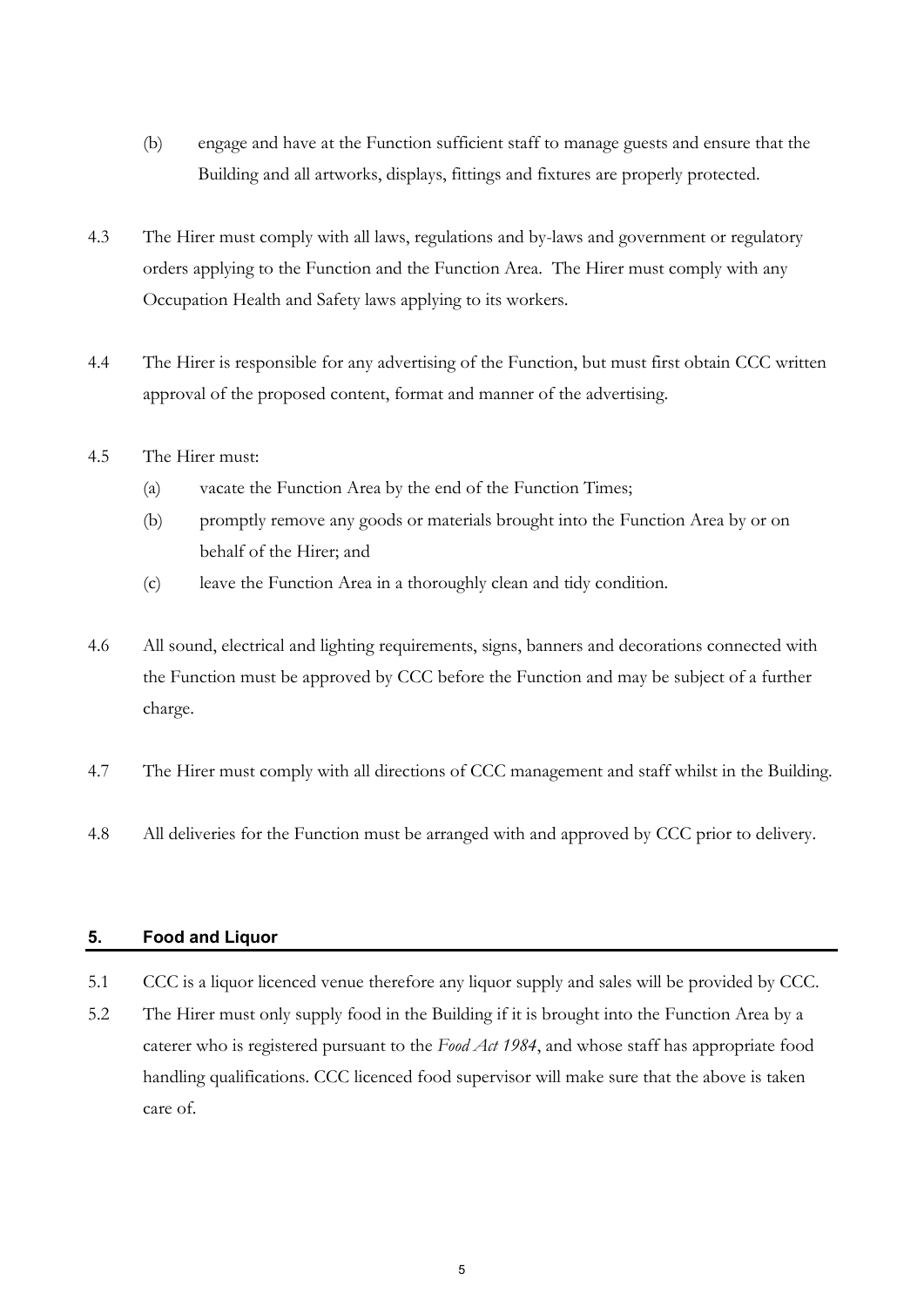#### **6. Insurance**

6.1 The CCC is protected by public liability insurance up to 20 MIL However should hirer have its own public liability insurance that would be welcomed.

# **7. Indemnity**

 The Hirer hereby indemnifies CCC and CCC's employees, volunteers, contractors and agents against and releases them from any loss (including legal costs and expenses on a "solicitor and client" basis) or liability incurred by any of those indemnified arising from any claim, demand, suit, action or proceeding by any person against any of those indemnified where such loss or liability arose directly or indirectly from or in connection with:

- (a) any breach of this Agreement by the Hirer;
- (b) the hire and use of the Function Area or access to any part of the Building;
- (c) Alteration by CCC of the Hire Fee or Additional Fees;
- (d) CCC changing the area of the Function Area;
- (e) CCC cancelling a Confirmed Booking; or
- (f) any actions of the Hirer's employees, staff, contractors, agents, and invitees.

# **8. Interest on late payments**

 Interest shall accrue daily on any money payable under this Agreement during the period that it is outstanding at a rate 2% higher than the rate for the time being fixed under section 2 of the *Penalty Interest Rates Act* 1983 as at the date of the default.

#### **9. Governing law**

 This Agreement is to be governed by and interpreted in accordance with the law of the state of Victoria, which is the appropriate jurisdiction and forum for any dispute concerning this Agreement.

#### **10. Assignment**

- 10.1 Rights arising out of or under this Agreement are not assignable by one party without the prior written consent of the other party or parties.
- 10.2 A party may not unreasonably withhold its consent to assignment.